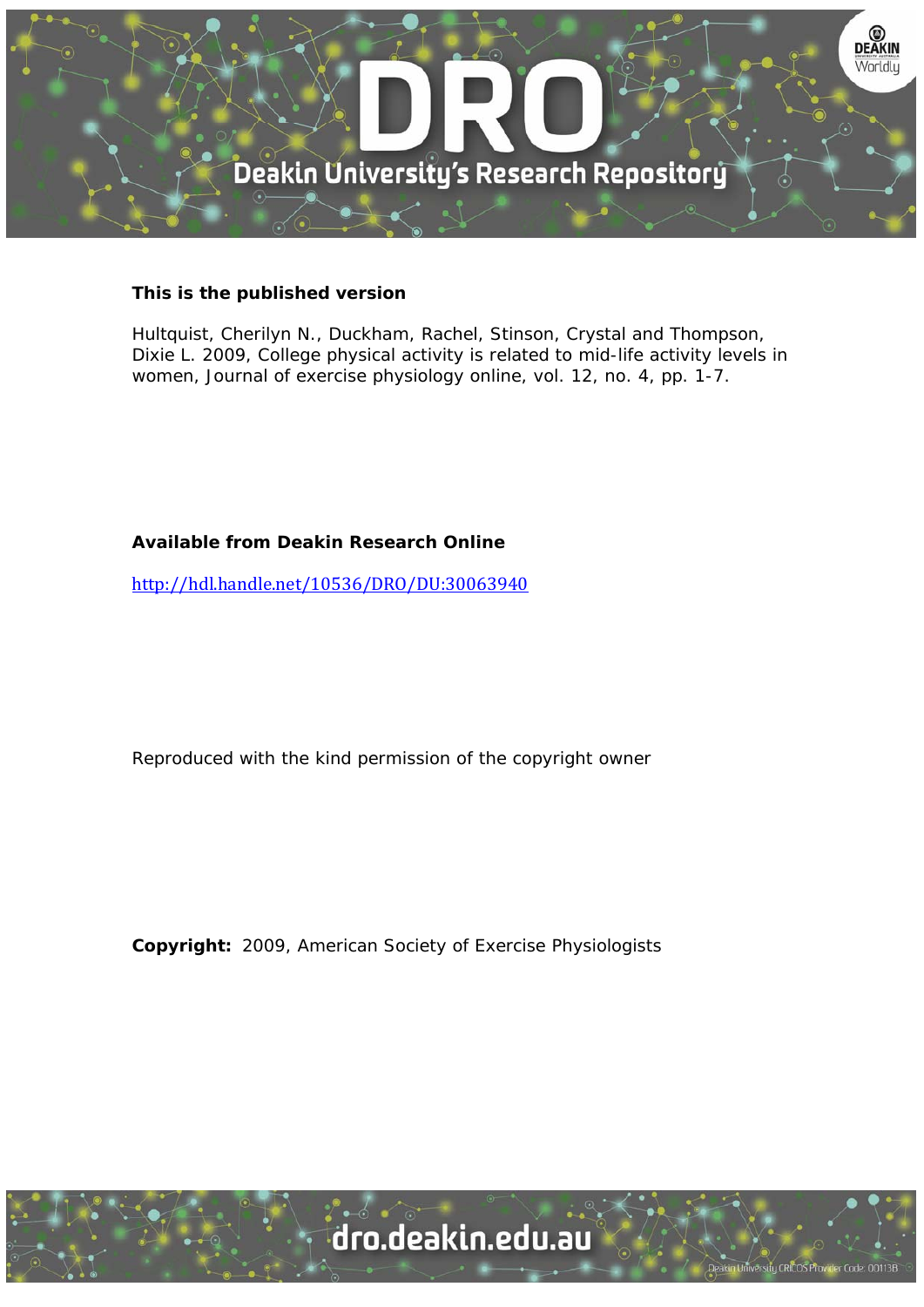#### *College and Adult Physical Activity* 1



# Journal of Exercise Physiology**online** (JEPonline)

#### **Volume 12 Number 4 August 2009**

# Exercise and Health

#### **College Physical Activity is Related to Mid-Life Activity Levels in Women**

CHERILYN N. HULTQUIST<sup>1</sup>, RACHEL DUCKHAM<sup>2</sup>, CRYSTAL STINSON2, DIXIE L. THOMPSON2

1Department of Health, Physical Education, and Sport Science/ Kennesaw State University, Kennesaw, USA <sup>2</sup>Department of Exercise, Sport, and Leisure Studies/ University of Tennessee, Knoxville, USA

#### **ABSTRACT**

**Hultquist CN, Duckham R, Stinson C, and Thompson DL**. College Physical Activity is Related to Mid-Life Activity Levels in Women. *JEPonline* 2009;12(4):1-7. It has been suggested, but not clearly established, that physical activity (PA) during the college years is a determinant of long-term PA patterns. The purpose of this study was to examine the relationship between PA during the college years and current PA in college-educated women. Fifty-five college-educated women, aged  $39.3 \pm 6.5$  y, were recruited for this study and were, on average,  $14.9 \pm 7.4$  y post-college. Participant's history of PA during college years and the present time was determined from the Lifetime Physical Activity Questionnaire. A brief demographic questionnaire that addressed current PA patterns was also administered. Results showed a significant correlation between leisure activity (LA) during college years and current LA  $(r = 0.424, p = 0.001)$ . There was no difference between median college LA and current LA (22.4 and 27.9 MET hours per week, respectively,  $p = 0.129$ . However, total college PA reported was significantly lower than total current PA (34.7 and 70.7 MET hours per week, respectively,  $p \le 0.001$ ), with this difference due to an increase in household activities during mid-life. Marital status, the presence of children under the age of 18 in the home, and employment status had no significant impact on LA for this sample. These data suggest that leisuretime PA patterns practiced during college years may carry over to midlife.

**Key Words**: Exercise Patterns, Body Composition.

*Managing Editor Tommy Boone, PhD, MPH Editor-in-Chief Jon K. Linderman, PhD Review Board Todd Astorino, PhD Julien Baker, PhD Tommy Boone, PhD Larry Birnbaum, PhD Eric Goulet, PhD Robert Gotshall, PhD M. Knight-Maloney, PhD Len Kravitz, PhD James Laskin, PhD Derek Marks, PhD Cristine Mermier, PhD Chantal Vella, PhD Ben Zhou, PhD* 

#### **Official**

Research Journal of the American Society of Exercise Physiologists (ASEP)

ISSN 1097-975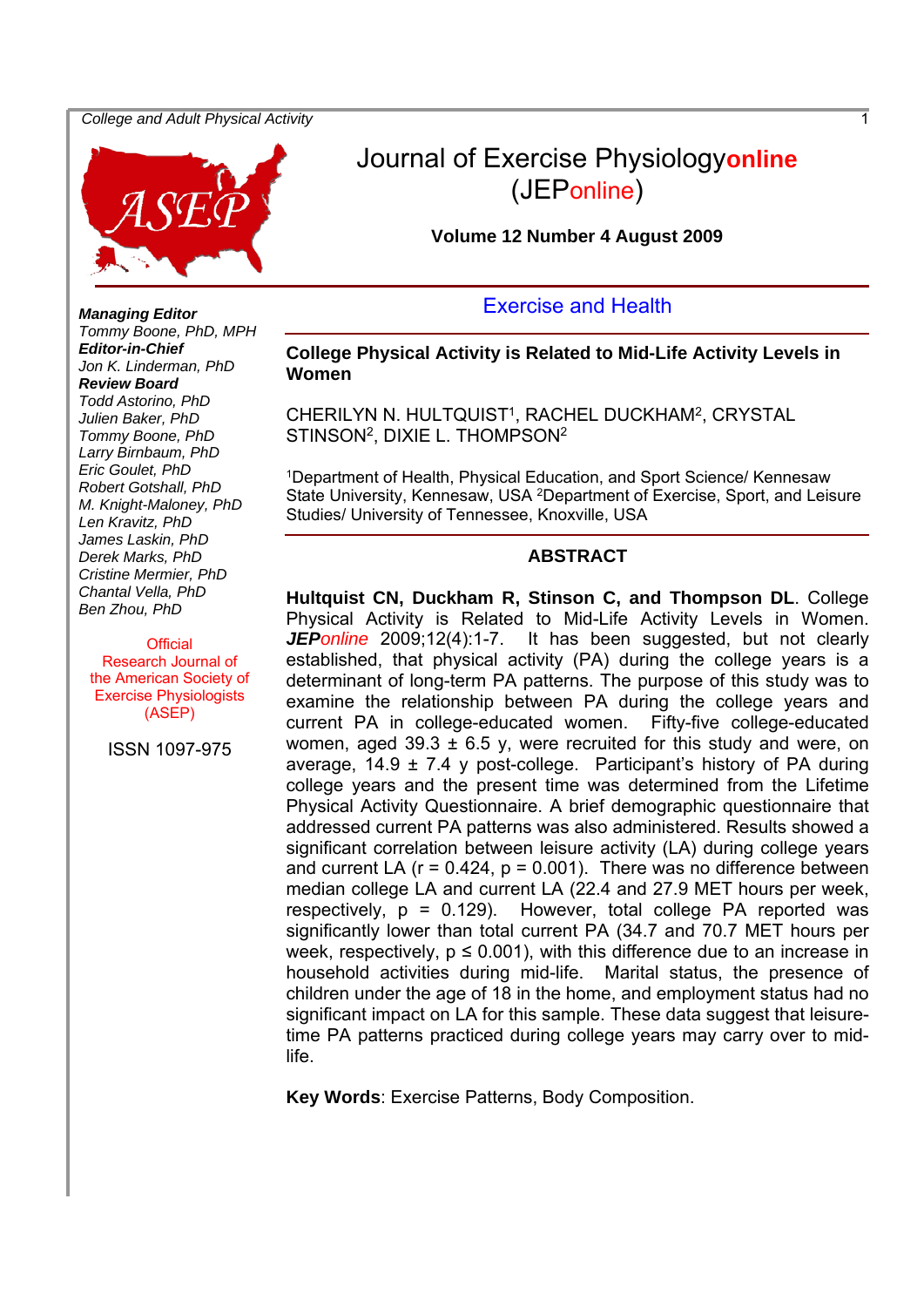#### **INTRODUCTION**

According to Bandura's social cognitive theory (2), past experiences influence current behavior. Further, this theory suggests that human behavior is a function of the interaction among environmental, behavioral, and cognitive factors where past experiences, referred to as mastery experiences, have a strong influence over behavior (2). It has been postulated that these factors interact to influence a person's sense of self-efficacy (2). Lifelong physical activity (PA) patterns influence health and overall quality of life. Research has shown that physically active individuals reap many health benefits (14, 15), yet the high prevalence of physical inactivity continues to be an ongoing challenge for health and fitness professionals (11). The prevalence of sedentary behavior is 25.9% and 21.4% for American women and men, respectively (11).

It has been suggested, but not clearly established that being physically active during the college years is a determinant of long-term PA (19). While many life events may influence PA levels, the college years may be significant because college students are assuming responsibility for many aspects of adult life, including choices about use of leisure time (4). Individuals who were active during the college years tend to remain active in the years immediately following graduation (4, 19). Unfortunately, the examination of the relationship between PA levels in college and PA levels later in life is limited. Studies have generally focused on PA levels shortly after the college years (4, 19). Calfas and colleagues (4) questioned current students and recent alumni (within five years) of an institution and found similar levels of PA for the two groups. A more recent investigation found 84.7% of participants who reported being active during their senior year reported being active in the years immediately following graduation (19). Likewise, over 80% of individuals who were inactive during their senior year reported the same or less activity in the years after graduation (19). This suggests that overall PA patterns continue after graduation, but the mean number of years post-graduation was only six, making it impossible to draw long-term conclusions.

The purpose of this study was to examine the relationship between women's PA during the college years and PA during mid-life. Total physical activity was divided into 2 categories: (1) leisure activity (LA), which is any activity done in one's leisure time, and (2) household activities, which includes cleaning, yard work, and caring for one's family. Additionally, other variables that may influence PA levels for college-educated women during mid-life (marital status, having children under 18 y in the home, employment status, and exercising alone or with a partner) were also investigated.

### **METHODS**

#### **Subjects**

Participants were college-educated women between the ages of 30 and 50 years. All procedures were reviewed and approved by the Institutional Review Board at a large university in the southeast U.S. Each subject provided written informed consent prior to participation. Recruitment included university and community postings (local newspapers, religious and civic groups, etc). To limit the influence of confounding factors on PA, potential participants were excluded if they reported pregnancy or orthopedic limitations to PA.

### **Procedures**

Upon inclusion, participants reported for testing following an overnight fast and having abstained from exercise the morning of the test. Body mass and body fat percentage were assessed using the BOD POD body composition system (Life Measurement Inc., Concord, CA). Subjects wore a lycra swimsuit and swim cap and were tested to the manufacturer's specifications. A female-specific equation, assuming a fat-free tissue density of 1.097 kg·l<sup>-1</sup>, was used to estimate body fat percentage (8). Standing waist and hip circumference were measured in duplicate using a Gulick fiberglass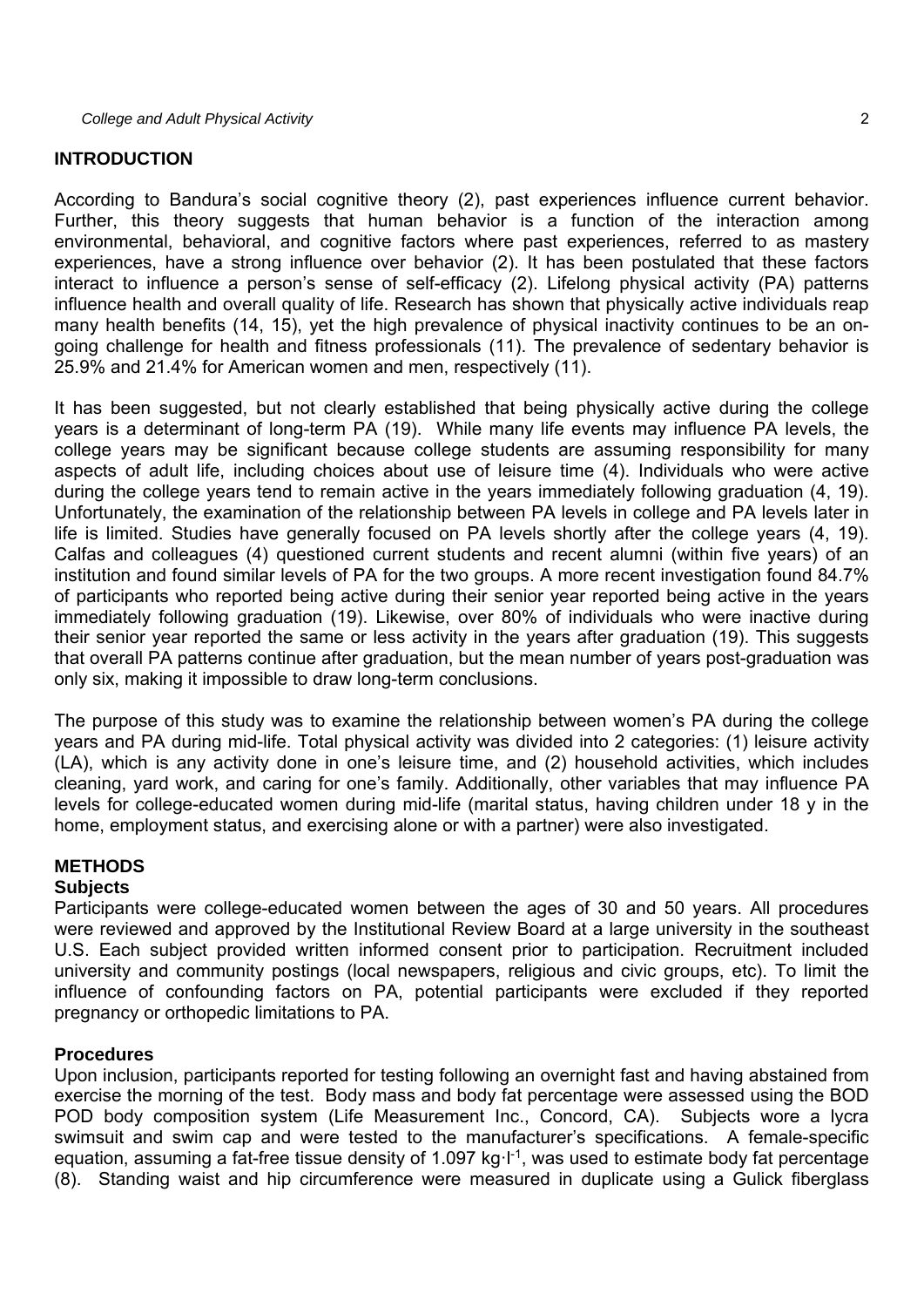measuring tape with a tension handle (Creative Health Products, Inc., Plymouth, MI), and mean values were used in calculations. BMI was calculated by dividing the mass in kilograms by the height in meters squared ( $ka·m<sup>-2</sup>$ ).

Participants' history of PA during college years and current PA was determined from the selfadministered Lifetime Physical Activity Questionnaire (LPAQ) (5, 10). This commonly used questionnaire has been found to be a reproducible measure of historical PA (5). To assess PA during the college years, participants identified activities they participated in from age 18 through 21 years. To assess current PA, participants identified activities of the previous 12 months. Two domains of PA resulted from the questionnaire; leisure activity (LA) and household activity. Participants first identified activities and then estimated the number of years, months per year, and hours per week spent in each activity. The average number of hours per week spent in each activity was multiplied by its intensity (1), and PA was reported in average MET hours per week (5).

Participants completed a demographic questionnaire that addressed factors that could impact PA patterns such as marital status, children under the age of 18 years, employment status, and exercising alone or with a partner. For seven days following the laboratory testing, participants wore a sealed NL-2000 pedometer (New Lifestyles Inc., Kansas City, MO) capable of storing seven days of data. To assess if participants were meeting current public health recommendations, a 7-day PA log was kept. Women recorded all PA that occurred during the week including type and time spent in the activity. Participants were classified as active at the minimum recommended level if they reported moderate-intensity activity at least 30 minutes per day, 5 or more days per week, or vigorous-intensity activity at least 20 minutes per day, 3 or more days per week (7).

# **Statistical Analyses**

Statistical analyses were performed using SPSS for Windows version 14.0 (SPSS Inc., Chicago, IL). Spearman correlations were used to determine the relationship between college LA and current LA. Spearman correlations were also used to determine the relationship between current LA and body composition variables. Stepwise regression was used to determine which combination of factors were most closely related to current LA. Wilcoxon signed ranks test was used to compare college PA and current PA. Chi-square analyses were used to determine relationships between categorical variables. Significance level was set at  $p < 0.05$  for all tests.

# **RESULTS**

The average age of the 55 participants was  $39.3 \pm 6.5$  y and they were, on average, 14.9  $\pm$  7.4 y post-college. Given that the average life span of females in the U.S. is approximately 81 y, we are

#### **Table 1.** Subject characteristics**.**

| $1.471$ $1.731$ $1.731$ $1.731$ $1.731$ $1.731$ $1.731$ $1.731$ $1.731$ $1.731$ |                 |                |                |  |
|---------------------------------------------------------------------------------|-----------------|----------------|----------------|--|
| <b>Variable</b>                                                                 | $Mean \pm SD$   | <b>Minimum</b> | <b>Maximum</b> |  |
| Age(y)                                                                          | $39.3 \pm 6.5$  | 30             | 50             |  |
| Height (cm)                                                                     | $164.9 \pm 5.7$ | 150.0          | 178.0          |  |
| <b>Body mass (kg)</b>                                                           | $63.6 \pm 13.5$ | 49.9           | 140.5          |  |
| $BM (kg·m-2)$                                                                   | $23.2 \pm 4.4$  | 17.3           | 45.5           |  |
| Body fat (%)                                                                    | $28.6 \pm 9.2$  | 10.4           | 56.3           |  |
| <b>Waist circumference (cm)</b>                                                 | $73.2 \pm 12.4$ | 58.3           | 144.3          |  |
| <b>Hip circumference (cm)</b>                                                   | $98.9 \pm 11.4$ | 87.2           | 147.8          |  |
| <b>Average steps/day</b>                                                        | $9483 \pm 2511$ | 4033           | 14381          |  |

comfortable characterizing these subjects as mid-life women. Thirty-nine women were married (70.9%), 27 had children under the age of 18 in the home (49.1%), and 41 were employed full-time (74.5%). Table 1 lists the physical characteristics.

Wilcoxon signed ranks tests revealed no difference between

reported college LA and current LA (22.4 and 27.9 MET hours per week, respectively,  $p = 0.129$ ). However, total college PA was significantly lower than total current PA (34.7 and 70.7 MET hours per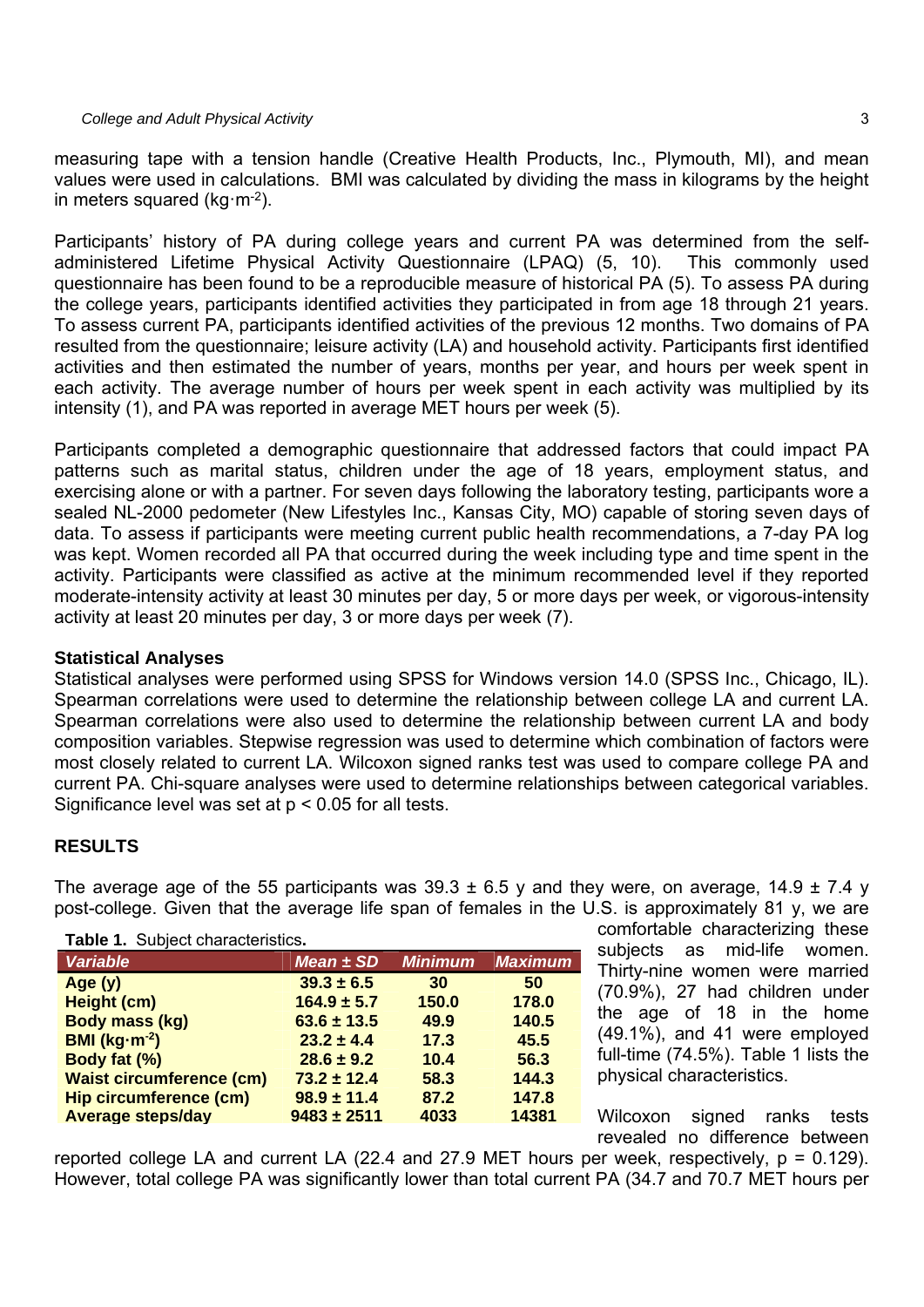week, respectively,  $p \le 0.001$ ), with this difference due to an increase in household activities (Table 2).

A significant correlation was found between college LA and current LA ( $r = 0.424$ ,  $p = 0.001$ ). There was a significant correlation between current LA and body mass ( $r = -0.408$ ,  $p = 0.002$ ), BMI ( $r = -1$ 0.303,  $p = 0.025$ ), body fat percentage (r = -0.331,  $p = 0.014$ ), waist circumference (r = -0.420,  $p =$ 0.001), and hip circumference  $(r = -0.370, p = 0.010)$ .

Stepwise linear regression revealed that college LA and choosing to exercise alone or with a partner were most predictive of current LA  $(R^2 =$ 0.320, p <0.001). With these factors in the model, the addition of marital status, employment status, and children under age 18 years did not significantly improve the  $R^2$ .

| Table 2. Median MET hours per week. |  |
|-------------------------------------|--|
|                                     |  |

| <b>Activity</b>  | <b>Current Year</b><br><b>MET hours per week</b><br>(interquartile range) | <b>College Years</b><br><b>MET hours per week</b><br>(interquartile range) |
|------------------|---------------------------------------------------------------------------|----------------------------------------------------------------------------|
| <b>Total</b>     | 70.7* (44.8-116.6)                                                        | 34.7 (15.7-61.6)                                                           |
| <b>Leisure</b>   | 27.9 (17.1-48.1)                                                          | $22.4(6.0-45.5)$                                                           |
| <b>Household</b> | $31.8*(9.1-78.7)$                                                         | $5.5(2.3-12.1)$                                                            |

\*Significantly different than college years

Chi-square analyses revealed that those above the median in current LA were more likely to participate in group exercise classes ( $\chi^2$  = 4.231, p = 0.04) and meet current PA recommendations ( $\chi^2$  $= 5.684$ ,  $p = 0.017$ ). Those who met current PA recommendations generally averaged over 10,000 steps/day ( $x^2$  = 6.939, p = 0.008) and had a BMI < 25.0 kg·m<sup>-2</sup> ( $x^2$  = 6.097, p = 0.014). Marital status, the presence of children under the age of 18 in the home, and employment status had no significant impact on LA for this sample.

### **DISCUSSION**

Few studies have examined the relationship between college PA and PA later in life. While most studies examining this issue have focused on short-term relationships (4, 19), this study is unique in its examination of college-educated women approximately 15 y post-college. This study demonstrates that college LA is related to mid-life LA in women. Similar to these findings, others have shown that college activity is related to PA shortly after graduation (4, 19). Additionally, required college physical education classes may increase participation in post-college PA, at least in the short-term (18).

Social support is generally positively associated with exercise behavior, particularly for women (6, 17, 20). Participation in group exercise classes was significantly related to having higher levels of LA in this sample, suggesting that exposure to a group environment may positively influence a woman's choice to engage in routine PA. Additionally, multiple regression revealed that adding information about whether women choose to exercise alone or with a partner significantly improved the prediction model. Thus, this study provides additional evidence that exercise behavior in women is positively impacted by social support.

Although the focus of this paper is LA, the PA questionnaire also captured household PA. The higher total current PA compared to college PA was because of an increase in household activities, which speaks to the additional responsibilities faced by many people. Because of household responsibilities, individuals must accommodate for the time needed to carry out household chores in addition to career requirements and leisure activities. Given that these women had similar LA patterns from college into mid-life, that 74.5% of the women were employed full-time, and nearly one-half had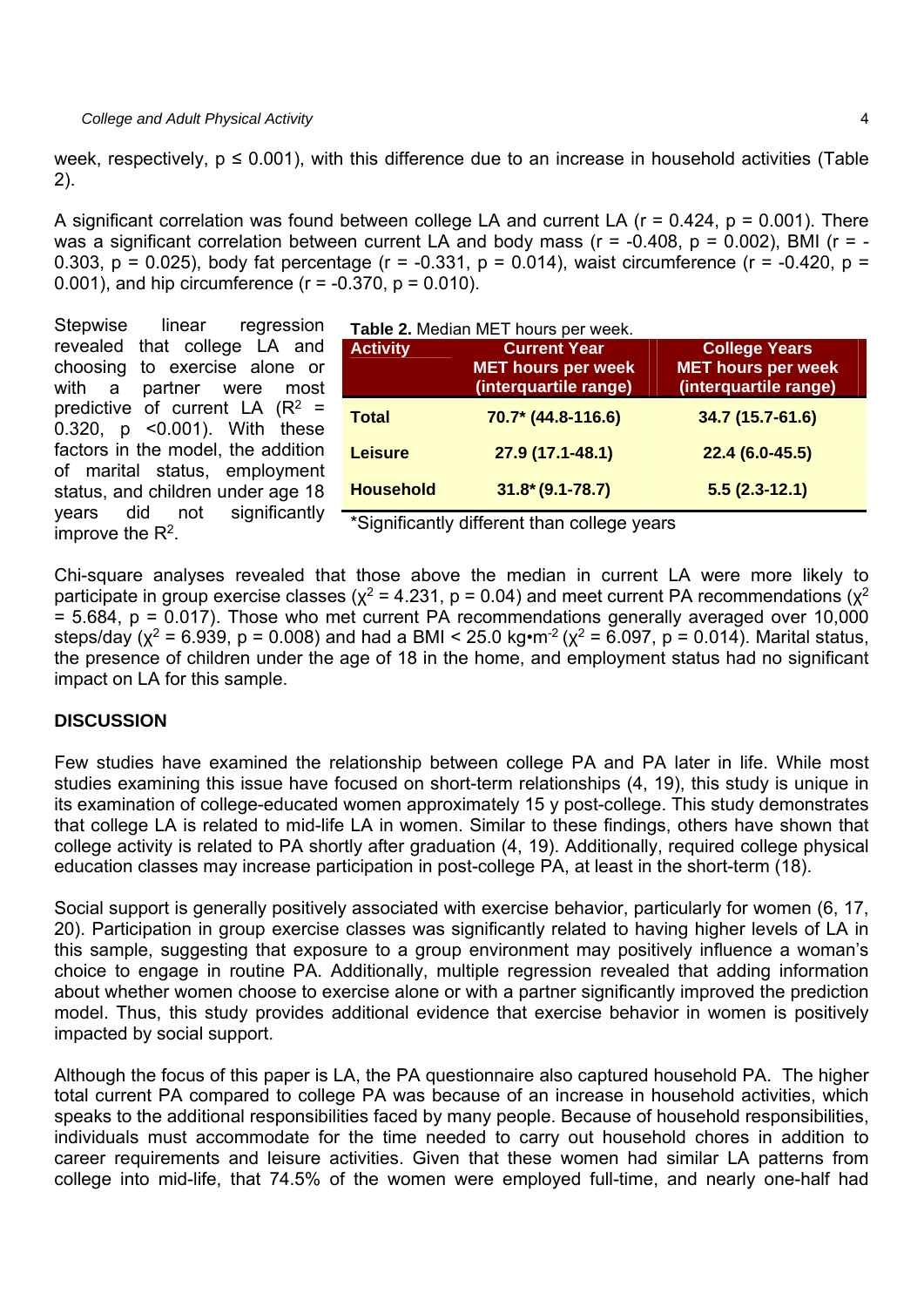#### *College and Adult Physical Activity* 5

children under the age of 18 years, the LA habits that existed during the college years have persisted despite increased demands on their time. These findings are in contrast to Brown and Trost (3), who found that young women (early 20's) who reported getting married, having children, or starting a career were more likely to become inactive following these events. The ages of subjects may be partially responsible for the difference in results. Another reason for the difference between studies may be socio-economic status (SES) as only 43.7% of Brown and Trost's (3) women were collegeeducated; an important indicator of SES. Recent data revealed that regardless of race or ethnicity, lower SES was related to higher prevalence of physical inactivity in women (16).

In this study, the use of a pedometer provided an objective measure of daily ambulation. The PA log captured all reported exercise for seven consecutive days, and allowed determination of whether or not women met recommended levels of PA (7). Similar to other research, women from this sample who met current public health recommendations for PA averaged over 10,000 steps per day (13). A rather high percentage of women in this study met current PA recommendations. Approximately 47% of U.S. adult women participate in recommended levels of PA, and more specifically, approximately 50% of non-Hispanic white women meet current recommendations (12). Approximately 70% of the women in this investigation met recommended PA levels and those who did not meet recommendations were not completely inactive. This may be due to more active women volunteering to participate in research about PA patterns. Also, because all participants had a post-secondary education, one would expect higher than average activity levels. While the reason for this phenomenon remains unknown, recent data revealed that higher levels of education are associated with a higher prevalence of PA for both men and women (12). Additionally, the median MET hours per week of women in the current study were similar to those found by Chasen-Taber and colleagues in a study examining the reproducibility of the LPAQ in college-educated mid-life women (5). Thus, finding our sample to be more active than the U.S. average is not surprising.

While the correlation was moderate between body composition variables and current LA, these relationships were significant and consistent with other studies reporting a link between activity levels and body composition in women (9, 21). This provides additional evidence that, for mid-life women, routine PA makes an important contribution to energy balance and assists with weight control.

Some limitations of this study include the assessment of a rather homogenous sample of collegeeducated women. Therefore results may not be applicable to other populations. Another limitation was that historical PA was determined through participant recall and an over or under-estimation of PA could have occurred. Without following subjects for substantial periods of time, this limitation is unavoidable. Additionally, choosing to use a previously designed survey to quantify college PA limits our ability to fully characterize the PA patterns of the women when they were in college. Thus we do not have information on things such as whether or not they were athletes, how they commuted to and on campus, and whether or not they participated in activities such as intramurals.

# **CONCLUSIONS**

With evidence that LA during the college years is related to LA during mid-life for female college graduates, it is important to consider how mastery experiences during college might influence physical activity choices later in life. College programs in which students are exposed to and encouraged to live an active lifestyle may yield long-term benefits. In particular, programs that emphasize a supportive social atmosphere may yield greater participation. Additional studies clarifying factors, past and present, which influence exercise behavior in adult women, are needed. The identification of factors that influence long-term exercise adherence need to be continually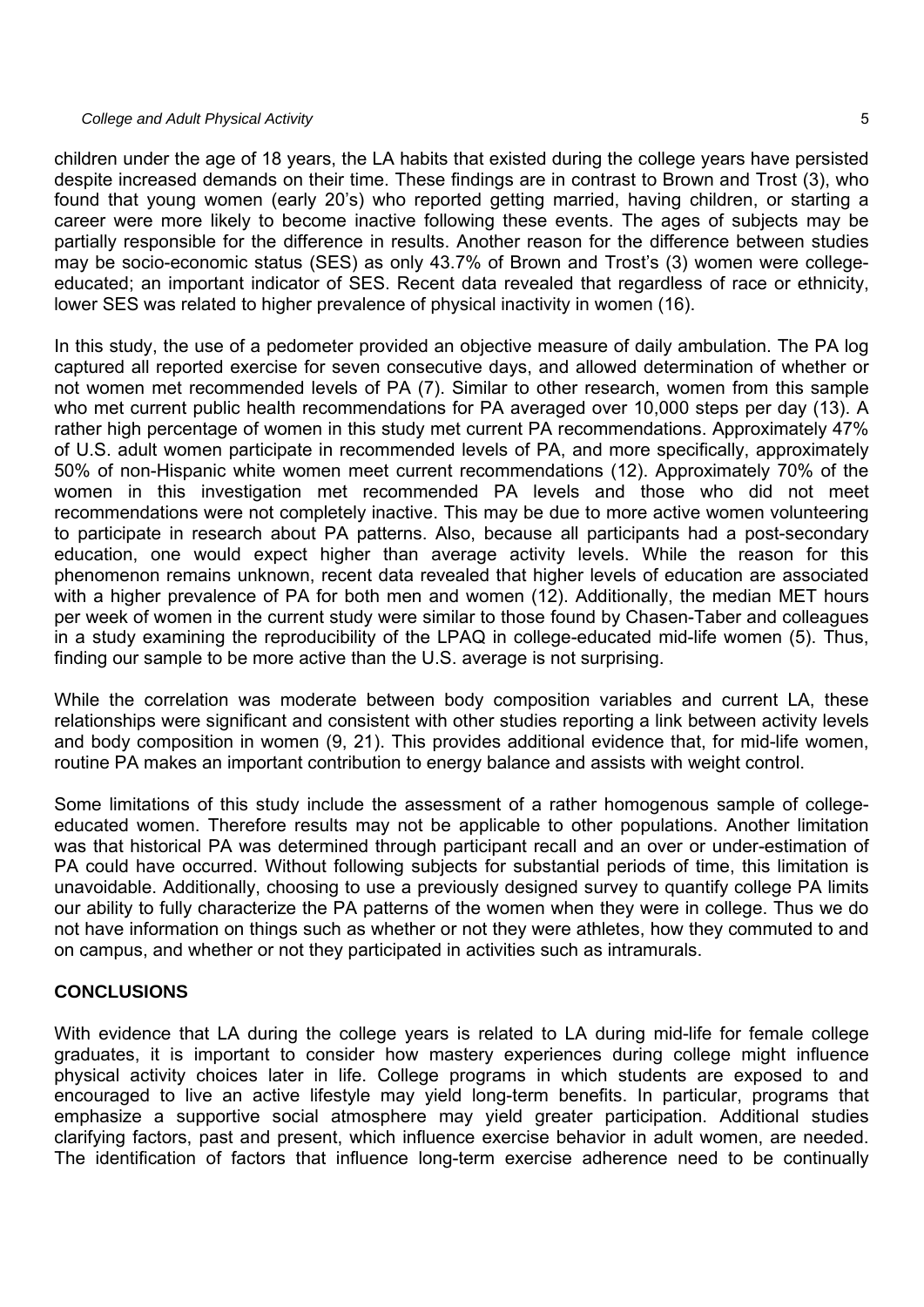examined so that health and fitness professionals can design effective and motivating programs that influence exercise behavior, not only for young adults, but throughout the lifespan.

# **ACKNOWLEDGEMENTS**

**Address for correspondence:** Hultquist, CN, PhD., Department of Health, Physical Education, and Sport Science, Kennesaw State University, 1000 Chastain Road, MD 0202, Kennesaw, GA, USA, 30144. Phone (678)797-2651; FAX: (770) 423-6561; Email. chultqui@kennesaw.edu.

# **REFERENCES**

- 1. Ainsworth BE, Haskell WL, Whitt MC, Irwin ML, Swartz AM, Strath SJ, O'Brien WL, and et al. Compendium of physical activities: an update of activity codes and MET intensity. *Med Sci Sports Exerc* 2000;32:S498-S516.
- 2. Bandura A. **Social foundations of thought and action: a social cognitive theory**. Englewood Cliffs, NJ: Prentice Hall, 1986.
- 3. Brown W, and Trost S. Life transitions and changing physical activity patterns in young women. *Am J Prev Med* 2003;25:140-3.
- 4. Calfas KJ, Sallis JF, Lovato CY, and Campbell J. Physical activity and its determinants before and after college graduation. *Med Exerc Nutr Health* 1994;3:323-34.
- 5. Chasan-Taber L, Erickson JB, McBride JW, Nasca PC, Chasen-Taber S, and Freedson PS. Reproducibility of a self-administered lifetime physical activity questionnaire among female college alumni. *Am J Epidemiol* 2002;155:282-9.
- 6. Eyler AA, Brownson RC, Donatelle RJ, King AC, Brown D, and Sallis JF. Physical activity social support and middle- and older-aged minority women: results from a US survey. *Soc Sci Med* 1999;49:781-9.
- 7. Haskell WL, Lee I-M, Pate RR, Powell K, Blair SN, Franklin B, Macera CA, Heath GW, Thompson P, and Bauman A. Physical activity and public health: updated recommendation for adults from the American College of Sportsm Medicine and the American Heart Association. *Med Sci Sports Exerc* 2007;39:1423-34.
- 8. Heyward VH, and Stolarczyk LM. **Applied body composition assessement**. Champaign, IL: Human Kinetics, 1996, p. 12.
- 9. Hornbuckle LM, Bassett Jr. DR, and Thompson DL. Pedometer-determined walking and body composition variables in African-American women. *Med Sci Sports Exerc* 2005;37:1069-74.
- 10. Kriska A, Sandler R, Cauley J, LaPorte R, Hom D, and Pambianco G. The assessment of historical physical activity and its relation to adult bone parameters. *Am J Epidemiol*  1988;127:1053-63.